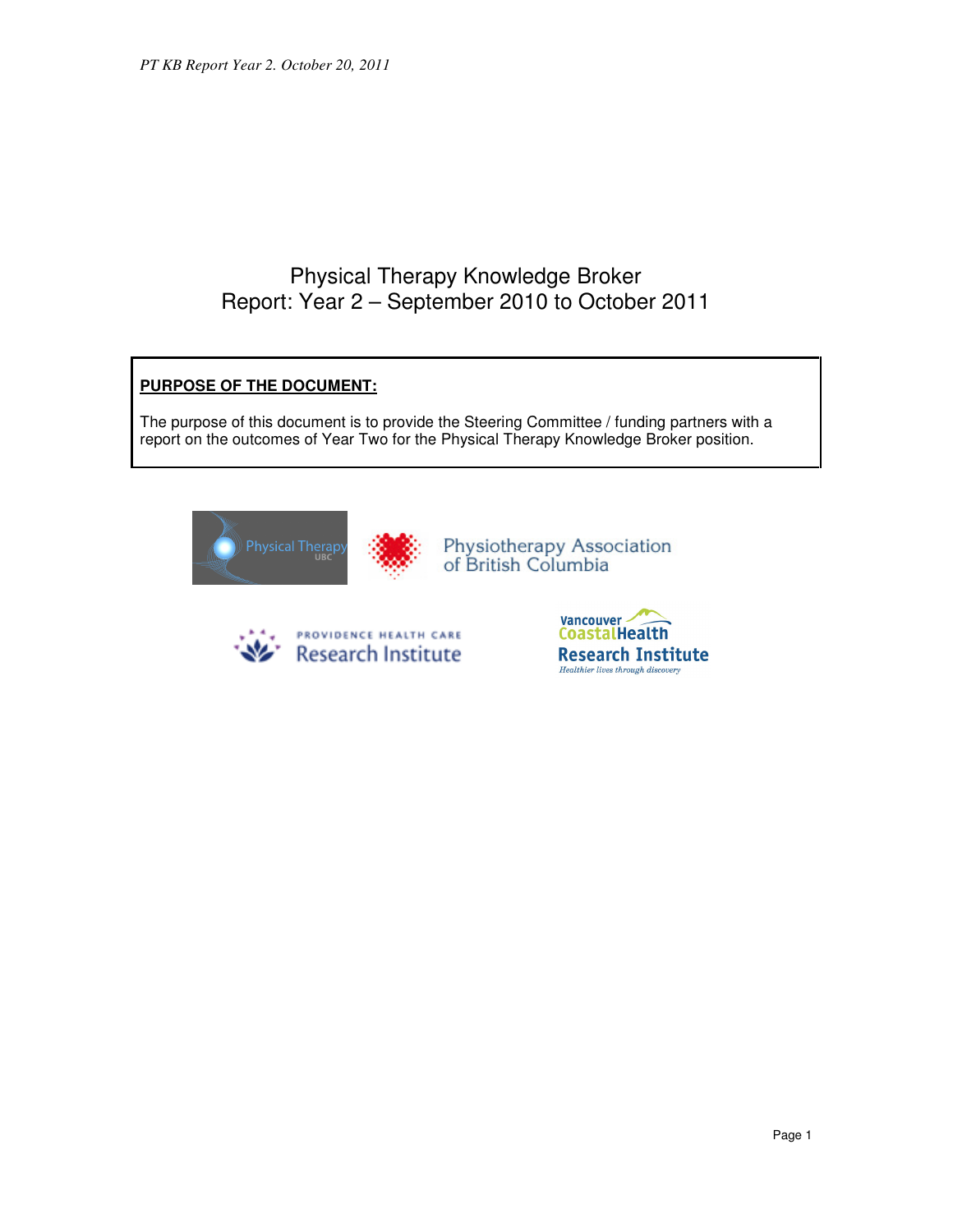| <b>Physical Therapy Knowledge Broker</b><br><b>Report Year 2</b> | <b>Submitted by: Alison M Hoens</b> |
|------------------------------------------------------------------|-------------------------------------|
| Date: October 20, 2011                                           | <b>Version Number: 2</b>            |

# **1. PROGRESS ON GOALS & DELIVERABLES**

#### **Goal 1: Establish a web presence for the PT knowledge brokering initiative**

• **Develop and maintain a web page for KT within the UBC Department of Physical Therapy and PABC websites with links to funding partners. The page will host documentation from projects associated with the PT KB role, KT resources for clinicians /decision-makers / researchers, and links to other pertinent KT sites.**

The PT KB will develop the webpage by Sept 2009 and maintain the web page for the duration of the appointment. The funding partners will provide access to the required resources (eg. technical assistance and training in web management).

#### **Year end report**

- Both UBC Department of Physical Therapy and PABC websites house PT KB web pages (established Aug 09). Content includes: background information on the KB role, regular updates on the respective KB projects, the research collaboration registry and an inventory of KT links and evidence-based practice resources. Notification of updates to content on the web pages is provided by e-blasts from the PABC CEO and newsletters from both the UBC Dept of PT and PABC.

- Utilization rates: Google Analytics for Knowledge Broker pages on PABC website: Total number of hits April 1 to Sept 21 2011 for the Knowledge Centre & Library = 847 hits (\*Note: due to a migration from an old to a new website platform and a reorganization of content, it is not possible to report the hit rate for the same time period as for the previous year).

|                   | – Dec 8 2009<br>Sept 1 | Jan 1 - Sept 10 2010 | *April $1 -$ Sept 21 2011 |
|-------------------|------------------------|----------------------|---------------------------|
| Average number of | 61                     | 133                  | 141.6                     |
| hits/month        |                        |                      |                           |

#### **Next steps**

- Continue to update webpages with progress reports on KB projects.

- Continue to develop evidence-based practice resources and post on websites.

- Continue to promote webpage content, especially that of UBC Dept of PT website, through public practice distribution email list, UBC newsletter, PABC newsletters and PABC e-blasts.

### **Goal 2: Facilitate PT clinician / researcher partnerships in BC**

- Identify PT clinicians and researchers for potential clinician / researcher partnerships
- Link PT clinicians and researchers for integrated KT and end-of-grant KT collaboration opportunities

The PTKB will develop (by Oct 2009) and maintain a directory of clinicians and researchers with interest and capacity for partnerships and link members for potential collaborations. The funding partners will assist in circulating the call for directory membership and communicating with the PT KB all potential projects for collaboration.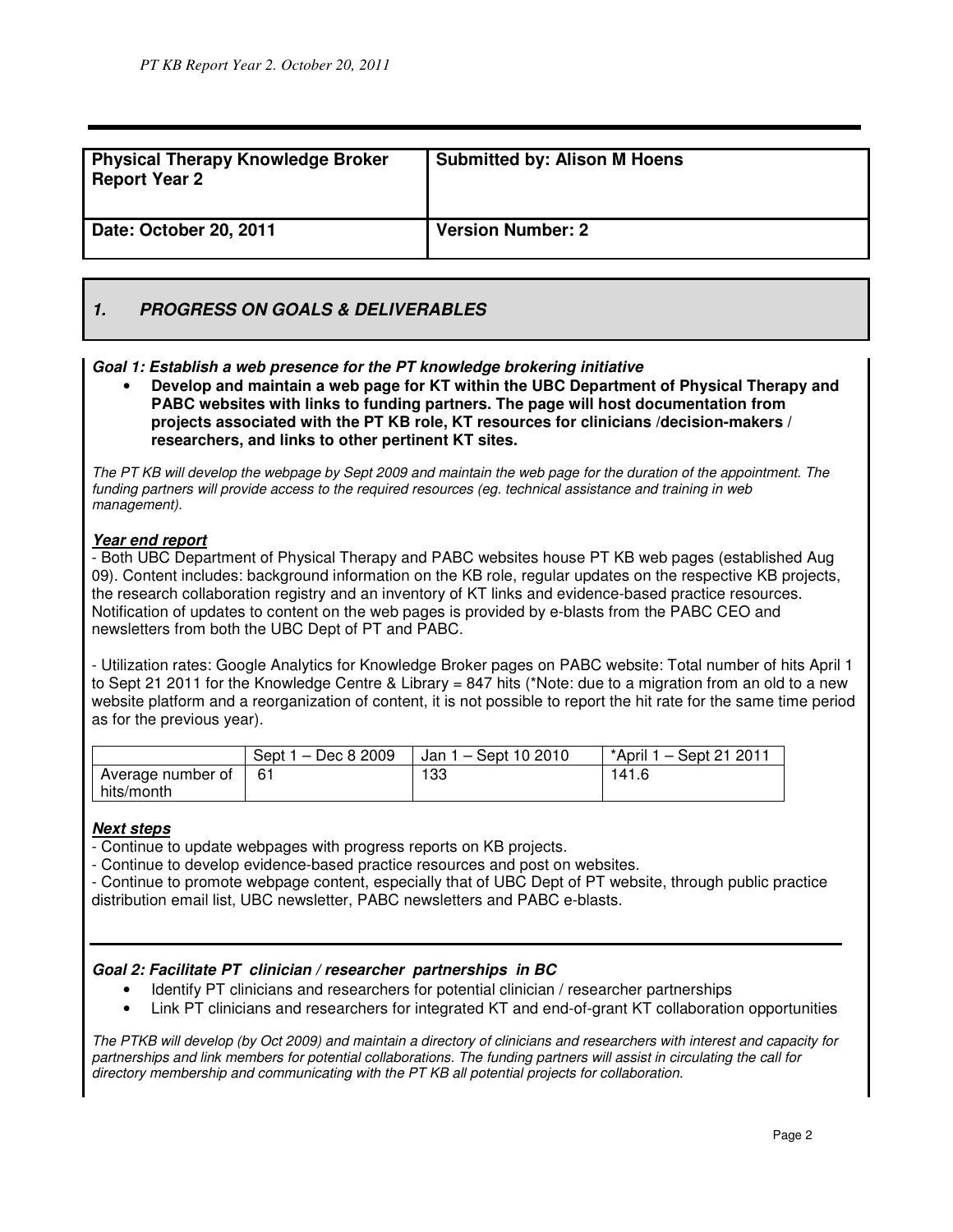#### **Year end report**

- Developed on-line research collaboration registry (May 2010). Approximately 100 PTs across BC registered themselves as researchers, decision-makers and/or clinicians in various practice areas (eg. orthopaedics, cardiorespiratory). The registry is posted on UBC & PABC websites. The registry has been used as a resource to facilitate research partnerships, most notably it was used to identify potential members for the BC Cancer Interest Network.

- Current partnerships

| Partner Group |                    | Number of participants    |
|---------------|--------------------|---------------------------|
| Clinicians    |                    | (provincial distribution) |
| Researchers   |                    | 22                        |
|               | Decision makers    |                           |
|               | Students (UBC MPT) |                           |

#### **Next steps**

- Update registry

- Continue to work with UBC Dept of PT faculty, VCHRI, PHCRI, PABC and Practice Leaders in Health Authorities to identify opportunities for clinician & decision-maker collaborators.

#### **Goal 3: Enhance access to evidence-based learning resources and knowledge products for PTs in BC**

- Identify existing and develop new learning resources and on-line guides to assist clinicians in acquiring, appraising, synthesizing and applying knowledge into practice
- Provide on-line access to the learning resources, guides and other knowledge products

#### **Year end report**

- Performed a review of existing on-line resources (July-Aug 09) and created an inventory (Nov 09) of those which are most useful. Worked with UBC and PABC librarians to select and/or synthesize preferred resources.

- Developed (with a number of different stakeholders), disseminated, and supported the use of a number of evidence-based resources for BC PTs:

| Resource                                                               | Purpose                                                                       | Number of hits<br>$Apr - Sept$                                                                             |
|------------------------------------------------------------------------|-------------------------------------------------------------------------------|------------------------------------------------------------------------------------------------------------|
|                                                                        |                                                                               | 2011                                                                                                       |
| Cryotherapy: Why,                                                      | - Decision-making tool to guide safe and                                      | Recently                                                                                                   |
| When & How                                                             | effective application of cryotherapy and                                      | $posted - no$                                                                                              |
|                                                                        | other related interventions to manage                                         | hits yet                                                                                                   |
|                                                                        | pain, inflammation, edema and swelling                                        |                                                                                                            |
| Electrophysical Agents:<br>Contraindications and<br><b>Precautions</b> | - Decision-making tool to guide safe<br>application of electrophysical agents | $-210,000$<br>mailed<br>- 1620 hits<br>- 822 print<br>orders (113 in<br>USA)<br>- 157 electronic<br>orders |
| <b>SAFEMOB</b>                                                         | - Decision-making tool to guide safe                                          | 87                                                                                                         |
|                                                                        | mobilization of acutely ill patients                                          |                                                                                                            |
|                                                                        | - Inventory of literature and links to                                        |                                                                                                            |
|                                                                        | support SAFEMOB tool                                                          |                                                                                                            |
|                                                                        | - Recording of webinar demonstrating                                          |                                                                                                            |
|                                                                        | how to use the SAFEMOB tool                                                   |                                                                                                            |
| Skin & Wound – Use of                                                  | - Recording of lecture outlining the                                          | 97                                                                                                         |
| electrical stimulation and                                             | theory and evidence for use of electrical                                     |                                                                                                            |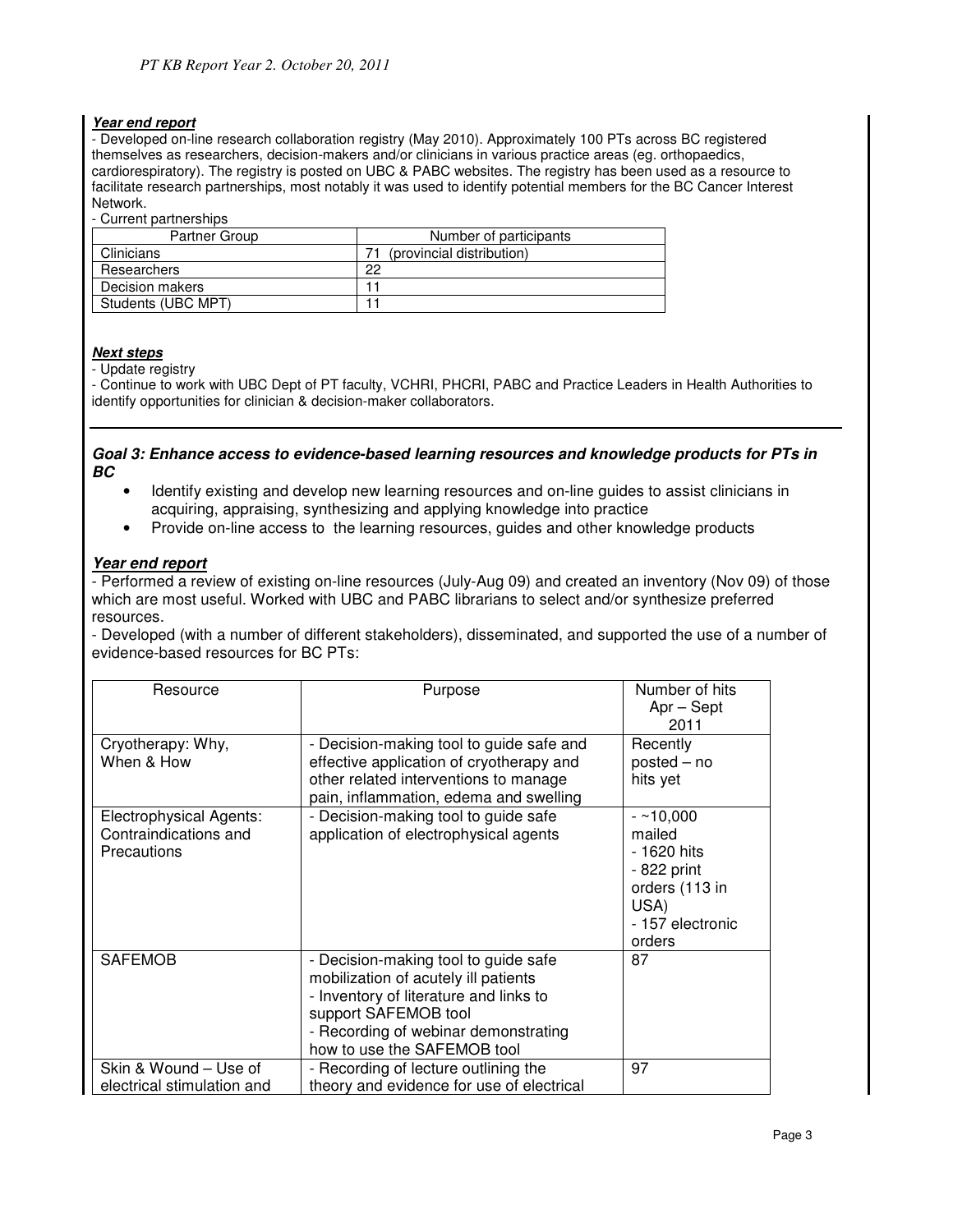| ultrasound to promote<br>wound healing                  | stimulation and ultrasound to promote<br>wound healing<br>- Recording of practical demonstration<br>- Detailed list of required equipment<br>- Step by step guide on the application of<br>electrical stimulation<br>- References<br>- Links to additional resources |               |
|---------------------------------------------------------|----------------------------------------------------------------------------------------------------------------------------------------------------------------------------------------------------------------------------------------------------------------------|---------------|
| Outcome measures for<br><b>Total Joint Arthroplasty</b> | - Inventory of valid, reliable, sensitive<br>and specific outcome measures<br>including information on what it<br>measures, who to use it for, how to use it<br>and how to score it                                                                                  | 75            |
| Inventory of databases<br>for outcome measures          | - List of links to databases for<br>rehabilitation-related outcome measures                                                                                                                                                                                          | Not available |
| Safe Handling of<br>Patients                            | - A series of 4 'alerts' with key<br>information to guide safe handling of<br>patients in acute care settings<br>- Inventory of resources/links with<br>supporting information on specific lifting<br>and handling devices                                           | 209           |

- Together with the PABC Librarian, created a list of key journals, with links, for receiving table of content alerts.

- Provided five Journal Clubs via webinar for PABC members on how to appraise the quality of randomized controlled trials. Pre and post journal club evaluations demonstrated the following improvements:

|                                                                               | #1       | #1          | #2               | #2          | #3      | #3      | #4     | #4          |
|-------------------------------------------------------------------------------|----------|-------------|------------------|-------------|---------|---------|--------|-------------|
|                                                                               | Pre      | Post        | Pre              | Post        | Pre     | Post    | Pre    | Post        |
|                                                                               | $N = 17$ | $N = 9$     | $N = 26$         | $N = 25$    | $N=19$  | $N=14$  | $N=21$ | $N = 18$    |
|                                                                               | $(\% )$  | $(\% )$     | $(\% )$          | $(\% )$     | $(\% )$ | $(\% )$ | (% )   | (% )        |
| Very<br>confident                                                             | $\Omega$ | 44.4        | $\overline{3.8}$ | 20.8        | 15.8    | 24.1    | 9.5    | 27.8        |
| Not at all<br>confident                                                       | 35.5     | $\mathbf 0$ | 30.8             | $\mathbf 0$ | 31.6    | 21.4    | 4.8    | $\mathbf 0$ |
| Agree /<br>strongly<br>$agree -$<br>appraise<br>lit review                    | 29.4     | 70.6        | 38.4             | 92          | 47.4    | 64.3    | 63.6   | 100         |
| Agree /<br>strongly<br>$agree -$<br>appraise<br>methods                       | 29.4     | 71.8        | 30.8             | 84          | 42.1    | 57.1    | 50     | 88.3        |
| Agree /<br>strongly<br>$agree -$<br>appraise<br>stats                         | 11.8     | 50          | 23.1             | 56          | 26.3    | 28.6    | 23.8   | 70.6        |
| Agree /<br>strongly<br>agree -<br>assess if<br>relevant<br>to own<br>patients | 52.9     | 77.8        | 65.3             | 92          | 57.9    | 85.7    | 81.8   | 100         |

Sample comments from journal club participants:

"Great to learn the skill with content that is meaningful to our practical physio experiences."

"I liked the practice analyzing the article under the guise of interesting/helpful content. I wouldn't have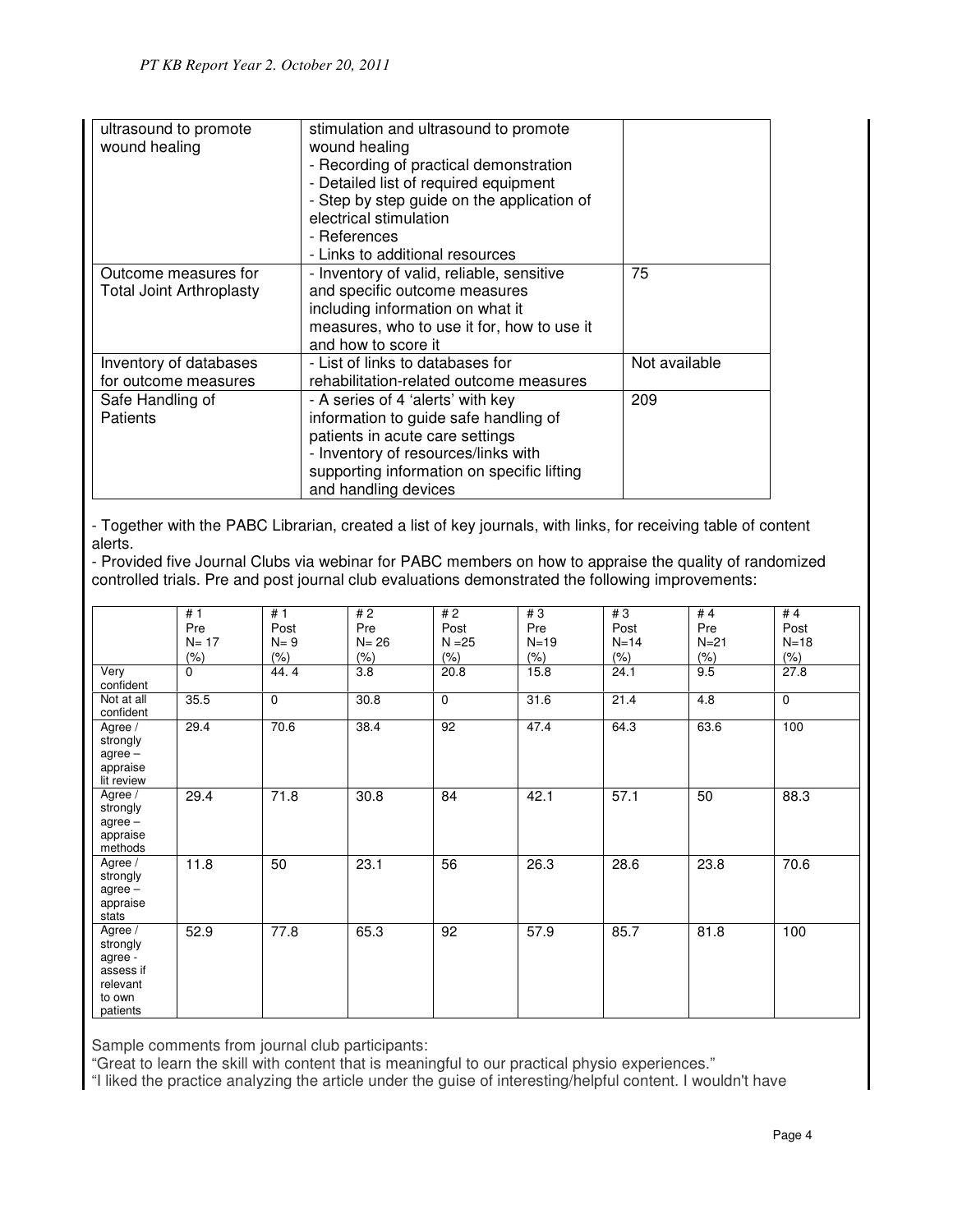thought I would do it for that reason, but now having done it once, I would do it again."

"I was interested in the topic which, combined with the purpose of learning how to evaluate an article, was a great combination."

"Both the evaluation skills and content were the reasons why I left the comfort of my rocking chair and TV."

Total number of hits for journal club recordings April-Sept 2011 = 382

# **Next steps**

- Continue to develop, post and 'market' these learning opportunities and resources

- Undertake an evaluation of the utility and utilization of these resources

# **Goal 4: Identify and facilitate a KT initiative for each of the funding partners**

- Identify and facilitate an achievable project that is relevant for PT practice for each funding partner
- Ensure representation from all relevant funding partners for each KT initiative
- Ensure that the selected projects are congruent with the CIHR framework for knowledge translation

The PT KB will facilitate the collaboration between partners for development of resources/tools, implementation of resources/tools and the evaluation of the effectiveness of the interventions. The funding partners will ensure that there is assistance with resources (personnel, meeting rooms, technical support) and provide input on draft documentation.

# **Year end report**

| <b>Project &amp; Partners</b> | <b>Objectives</b>                             | <b>Status</b>         |
|-------------------------------|-----------------------------------------------|-----------------------|
| <b>Total joint</b>            | 3 synergistic projects                        |                       |
| arthroplasty:                 |                                               |                       |
| Enhancing                     | (1) To establish a baseline of current        | Completed chart audit |
| utilization of                | utilization of outcome measurement (OM)       | and survey. Currently |
| outcome                       | in TJA care                                   | writing papers        |
| measurement                   | (2) To document clinician identified barriers |                       |
| (TJAOM)                       | and solutions to use of OM in TJA care        | Completed focus group |
|                               | (3) To develop learning resources and tools   |                       |
| - Partners: UBC Dept          | necessary to facilitate use of OM in TJA      | To be addressed       |
| of PT, PABC, RAMP,            | care                                          |                       |
| VCH, PHC                      | (4) To disseminate, implement, and            |                       |
|                               | evaluate the uptake of the learning           | To be addressed       |
|                               | resources and tools using the information     |                       |
|                               | from objectives #1 and #2 in conjunction      |                       |
|                               | with evidence from implementation science     |                       |
| Enhancing                     | (1) To increase the awareness of BC           |                       |
| physiotherapy best            | PTs regarding the role of PTs in the          | Completed             |
| practice in issues of         | prevention, assessment & management           |                       |
| skin & wound care             | of skin & wound care issues.                  |                       |
|                               | (2) To increase the number of BC PTs          |                       |
| - Partners: PABC.             | who undertake a basic risk assessment         | To be addressed       |
| VCH, PHC, PT Skin &           | and utilize basic interventions for           |                       |
| <b>Wound Care</b>             | prevention & management of skin &             |                       |
| Committee,                    | wound care issues.                            |                       |
| Interdisciplinary Skin        | (3) To provide information to BC PTs on       |                       |
| & Wound Care                  | where to find guidance on and training        | Completed             |
| Committee: UBC                | in advanced assessment and                    |                       |
| Dept of Occupational          | intervention techniques.                      |                       |
| Science &                     |                                               |                       |
| Occupational Therapy          |                                               |                       |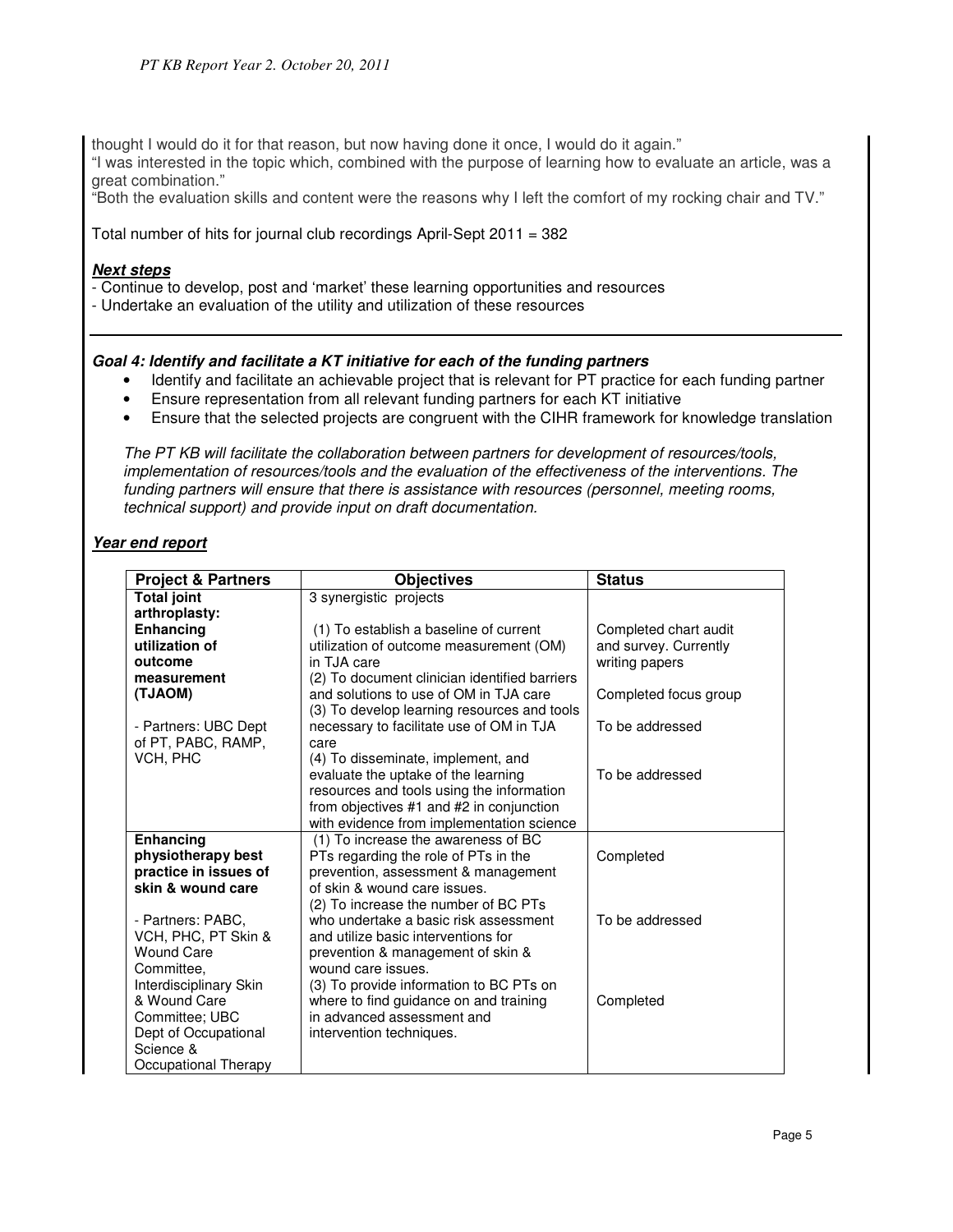| <b>SAFEMOB</b>            | (1) To develop a concise tool which guides   | Completed; Supporting |
|---------------------------|----------------------------------------------|-----------------------|
| Safe mobilization of      | physiotherapy clinicians in evidence-        | resources also        |
| the acutely ill patient   | informed-decision-making (EIDM) relevant     | developed &           |
|                           | to the safe mobilization of the acutely ill  | disseminated          |
| - Partners: UBC Dept      | patient.                                     |                       |
| of PT, PABC, VCH,         |                                              | Shared nationally     |
| <b>PHC</b>                |                                              |                       |
| <b>Seating GAWG:</b>      | (1) Appraise the 2006 UK guideline using     | Completed             |
| Seating Guideline         | the AGREE instrument                         |                       |
| <b>Adaptation Working</b> | (2) Evaluate, synthesize and incorporate     | In process            |
| Group for provision of    | evidence from an updated comprehensive       |                       |
| wheelchairs in            | literature review and local consensus.       |                       |
| progressive               | (3) Incorporate information appropriate for  | In process            |
| neuromuscular             | specific progressive neuromuscular           |                       |
| disease                   | diseases.                                    |                       |
|                           | (4) Ensure the update guideline reflects the | In process            |
| - Partners:               | needs and practice environment of BC         |                       |
| BCC&W, Sunnyhill          | therapists.                                  |                       |
| Hospital, GF Strong,      |                                              |                       |
| UBC Dept of PT.           |                                              |                       |
| UBC Dept of               |                                              |                       |
| Occupational Science      |                                              |                       |
| & Occupational            |                                              |                       |
| Therapy                   |                                              |                       |

. The SAFEMOB project subsequently expanded into 2 related projects:

- 1. AECOPD: Safe and effective exercise prescription in acute exacerbation of chronic obstructive pulmonary disease. Funded through CIHR (PI Dr. Pat Camp). There are two components (1) a systematic review of systematic reviews and (2) a Delphi process. Currently, the first paper from the systematic review is being drafted and the third round of the Delphi process is being undertaken. UBC Department of Physical Therapy MPT students were key contributors to Delphi process.
- 2. Guidelines for exercise & activity prescription in chronic conditions for patients in the community setting. Recently submitted for two grant applications (1) Vancouver Foundation and (2) CIHR Meeting & Dissemination grant.

Given the completion and progress on several projects, this year a call for proposals for new PT KB projects was undertaken. Four proposals were received and were subsequently explored to identify the potential scope, partners and impact. The Steering Committee and PT KB selected the following project:

Evidence-informed management of tendinitis & tendinopathy. Team comprised of researcher, academic, and 4 clinicians. Objective: To develop an evidence-informed decision-making tool for both acute and chronic Achilles tendinitis/tendinopathy. The literature search has been completed and the team is currently appraising each article and tabulating the results into a summary of key messages. Supporting resources will include an algorithm of a suggested treatment regime, a table providing the details of each article and a summary of the evidence regarding the etiology.

**Goal 5: Collaborate on a KT initiative with the OT KB and share outcomes from all PT and OT KB activities**  Using the Best practice – skin and wound care project (see above) as the joint initiative:

\_\_\_\_\_\_\_\_\_\_\_\_\_\_\_\_\_\_\_\_\_\_\_\_\_\_\_\_\_\_\_\_\_\_\_\_\_\_\_\_\_\_\_\_\_\_\_\_\_\_\_\_\_\_\_\_\_\_\_\_\_\_\_\_\_\_\_\_\_\_\_\_\_\_\_\_\_\_\_\_\_\_\_\_\_\_

- Establish implementation and evaluation plans with stakeholders
- Undertake implementation and evaluation
- Analyze and report findings from evaluation

The PT KB (in conjunction with the OT KB) will facilitate the adoption of newly created OT, PT, Nursing and Interdisciplinary Skin & Wound Care Guidelines by planning and undertaking a targeted implementation plan and performing a complementary evaluation of effectiveness. \* See Goal 2 Best-Practice Skin & Wound Care. The funding partners will provide support via inclusion of pertinent membership and review, where appropriate, draft documentation.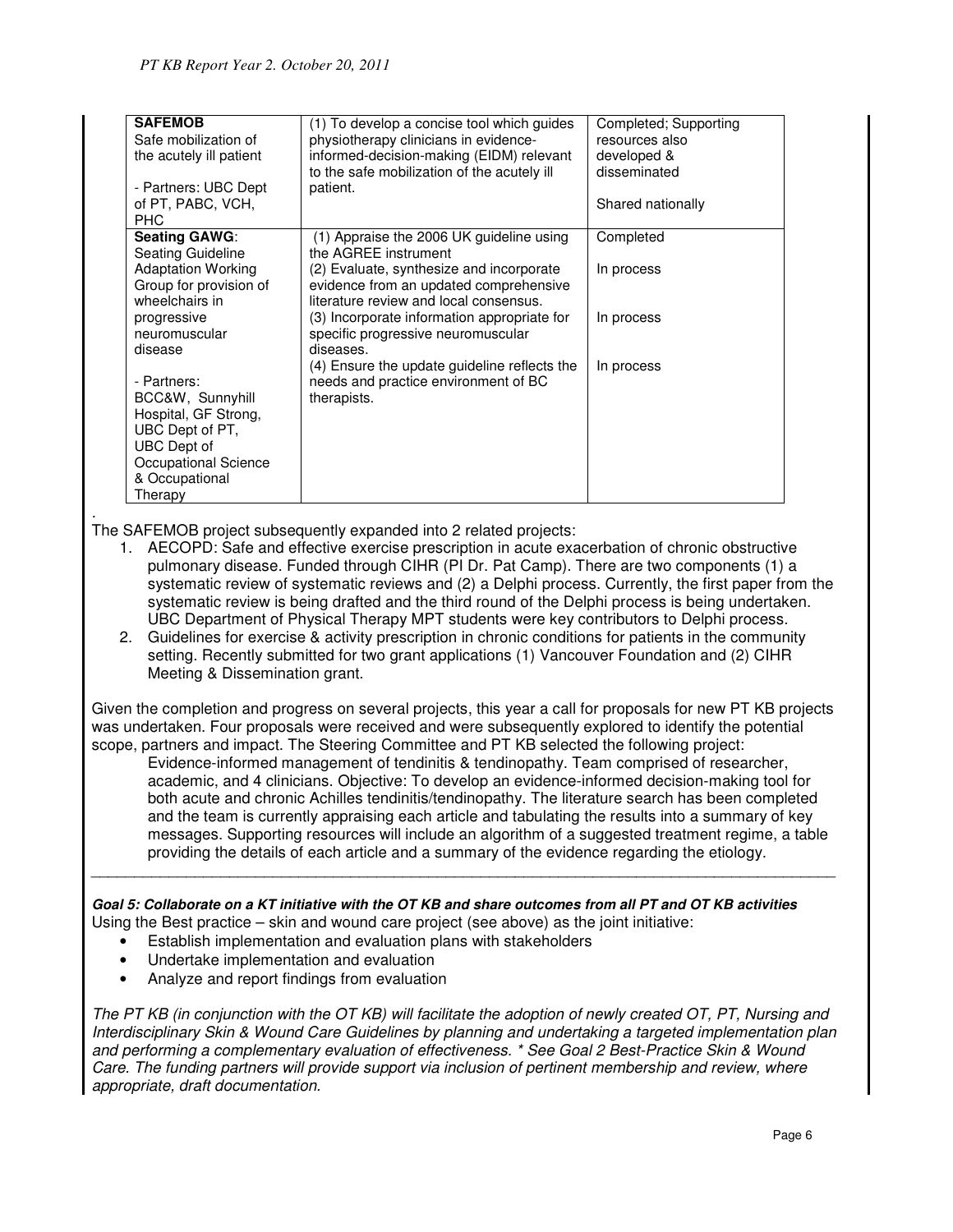#### **Year end report**

As the OT KB position was completed in March 2010, and not renewed, this goal is no longer relevant and will be removed from future reports.

#### **Goal 6: Provide progress reports and a year-end report to the funding partners**

- Intermittent email updates on the progress on each of the goals
- Coordinate a meeting of funding partners in December 2009 providing a progress report and opportunity for discussion
- Provide a year-end report detailing the successes achieved in the inaugural PT KB position and recommendations for the future growth of the role

The PT KB will provide all documentation to funding partners with sufficient opportunity to review prior to meetings and will revise, within 2 weeks of receipt of revisions requested by the funding partners.

#### **Year end report**

Email updates of the progress on the goals are communicated intermittently to the Steering Committee. Updates are also provided every 6 months on the PABC and UBC Dept of PT websites. The 6 Month report was undertaken December 9 2009 , Year 1 report September 13, 2010 and Year 2 report October 20 2011.

#### **Next steps**

Continue intermittent updates via email, annual reports and 6 monthly updates on websites.

# **2. ADDITIONAL ACTIVITIES / DELIVERABLES**

In addition to activities related to fulfilling the above-stated goals, the Physical Therapy Knowledge Broker has undertaken the following additional activities/projects/roles:

#### • **Meetings with Steering Committee**

- Meeting with Steering Committee January 2011 to discuss strategies to manage workload demands
- **Needs Assessment**
- Undertook a needs assessment in Year 1 for clinicians, academics and faculty & posted executive summary & results. Results informed Action Plan. No assessment performed in Year 2. A needs assessment will be undertaken in Year 3 in conjunction with the PABC Knowledge Team.
- **Activities for The UBC Department of PT**
- Participation, intermittently, at faculty meetings
- PT representative for Clinical Faculty Affairs Committee
- Submission of articles for newsletters.
- Facilitator for primary health care research primary health care research team planning meeting for a CIHR grant application.
- **Activities for PABC**
- Recorded presentation for series of 10 provincial town hall meetings
- In-person annual report to the Board of Directors
- Presentation re Knowledge Team structure, services and outcomes to UBC MPT students
- Participation in the National Whiplash Prevention Initiative.
- Provided support to Safe Handling of Patients Task Force.
- Developing a knowledge translation plan for the C-spine Rule Task Force.
- Submission of articles for newsletter.
- Assisting members in writing articles for newsletters.
- Assisting PABC librarian and members with requests for interpretation of evidence for practice.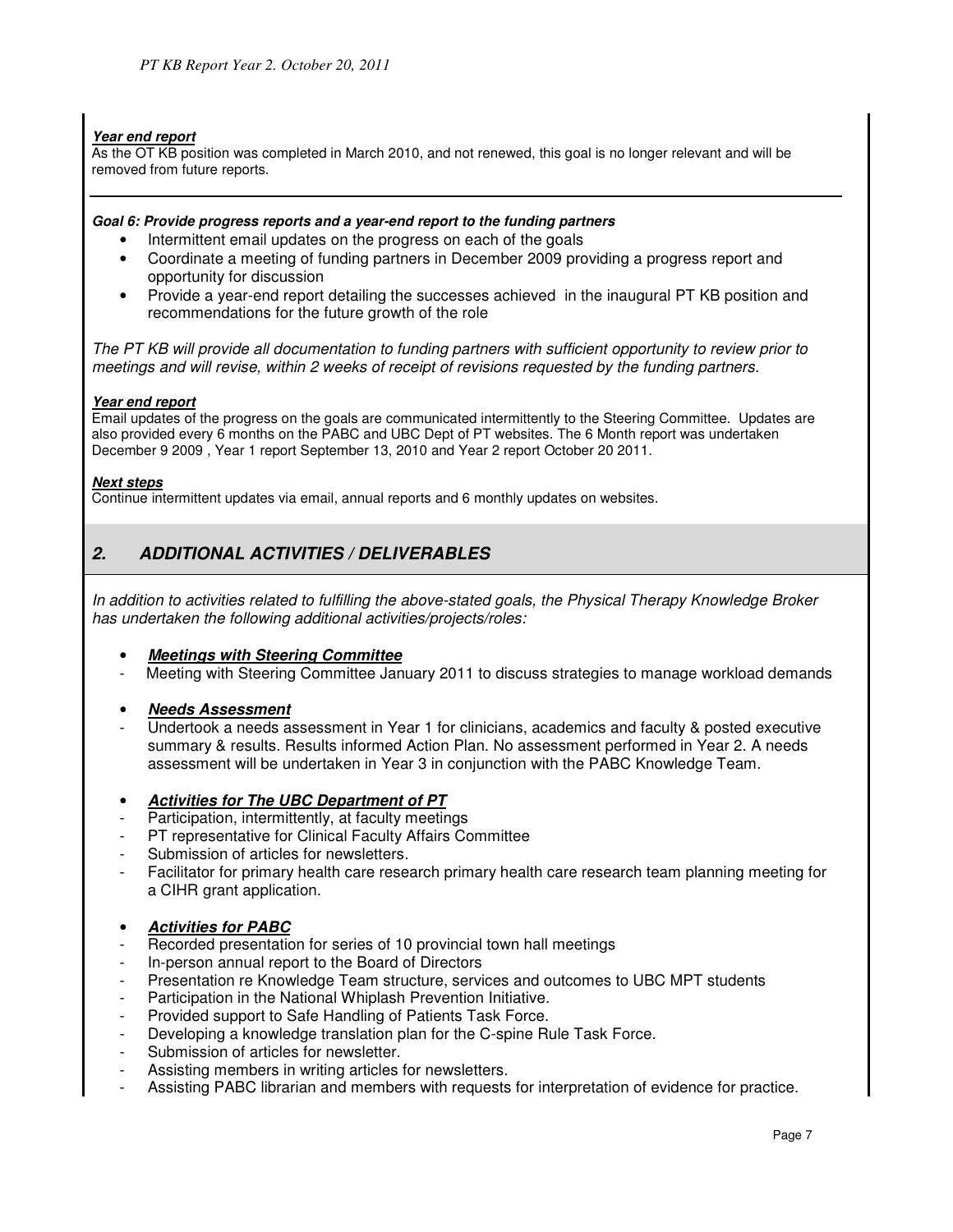# • **Activities for VCH/PHC \*Overlap in role as PHC PT Research Education & Practice Coordinator**

- Participation on PT and Interdisciplinary Skin & Wound Committees.
- Mentor for PHC Research Challenge.
- Presentation at VCH/PHC STEP UP PT Education & Research Day.
- Development of practice resources: Evidence-informed practice for sternal precautions post median sternotomy; Botox for spasticity management; Evidence-informed practice for secretion clearance techniques and incentive spirometry.

# • **Presentations**

- Provincial Physiotherapy Practice Forum.
- Canadian Physiotherapy Congress (3 presentations 2 accepted and 1 invited)
- World Congress of Physical Therapy.
- Canadian Agency for Drugs and Technologies in Health.

# • **Continuing Education in Knowledge Translation**

- Knowledge Translation for Scientists Training Course.
- Member: BC Knowledge Translation Community of Practice (with MSFHR).

### • **Publications**

- Challenges in understanding functional decline, prognosis and transitions in advanced illness. Topics in Geriatric Rehabilitation. 2011. 27(1), 21-31.
- Client education: communicative interaction between physiotherapists and clients with subacute low back pain in private practice. Physiotherapy Canada. 2011. 32(2), 212-222
- Electrophysical Agents. Contraindications and precautions. An evidence-based approach to clinical decision-making in Physical Therapy. Physiotherapy Canada. 2010. 62(5). Special Issue.
- 'I think it but don't often write it'. Barriers to charting in private practice. Physiotherapy Canada. 2010. 61(4).

Articles submitted for publication:

Behavioral-based intervention increases inspiratory muscle training prescription by a multidisciplinary team. Journal of Continuing Education for Health Professions.

Abstracts for conferences at which PT KB was not present:

- American College of Rheumatology: Survey of Physical Therapists' Use of Outcome Measures In Total Hip and Knee Arthroplasty.
- Canadian Librarians Association: The sum of the parts: How a clinical librarian, knowledge broker and technology lead can promote evidence-informed practice for physiotherapists in BC.

# **3. RESEARCH GRANT ACTIVITY**

Year 1: 3/7 grant applications successful; Total funding secured = \$374,319

| <b>TITLE</b>                                                                                | <b>FUNDING</b><br><b>AGENCY</b> | <b>PI</b>                                                     | <b>PT KB Role</b> |          | <b>RESULT</b>   |
|---------------------------------------------------------------------------------------------|---------------------------------|---------------------------------------------------------------|-------------------|----------|-----------------|
| FEATHER:<br>Functional<br>engagement in<br>assisted therapy<br>through exercise<br>robotics | $NSERC -$<br>CHRP               | Dr. M. van<br>der Loos<br>Dr. L Boyd<br>Dr. N Virji-<br>Babul | Collaborator      | 537, 600 | Awaiting result |